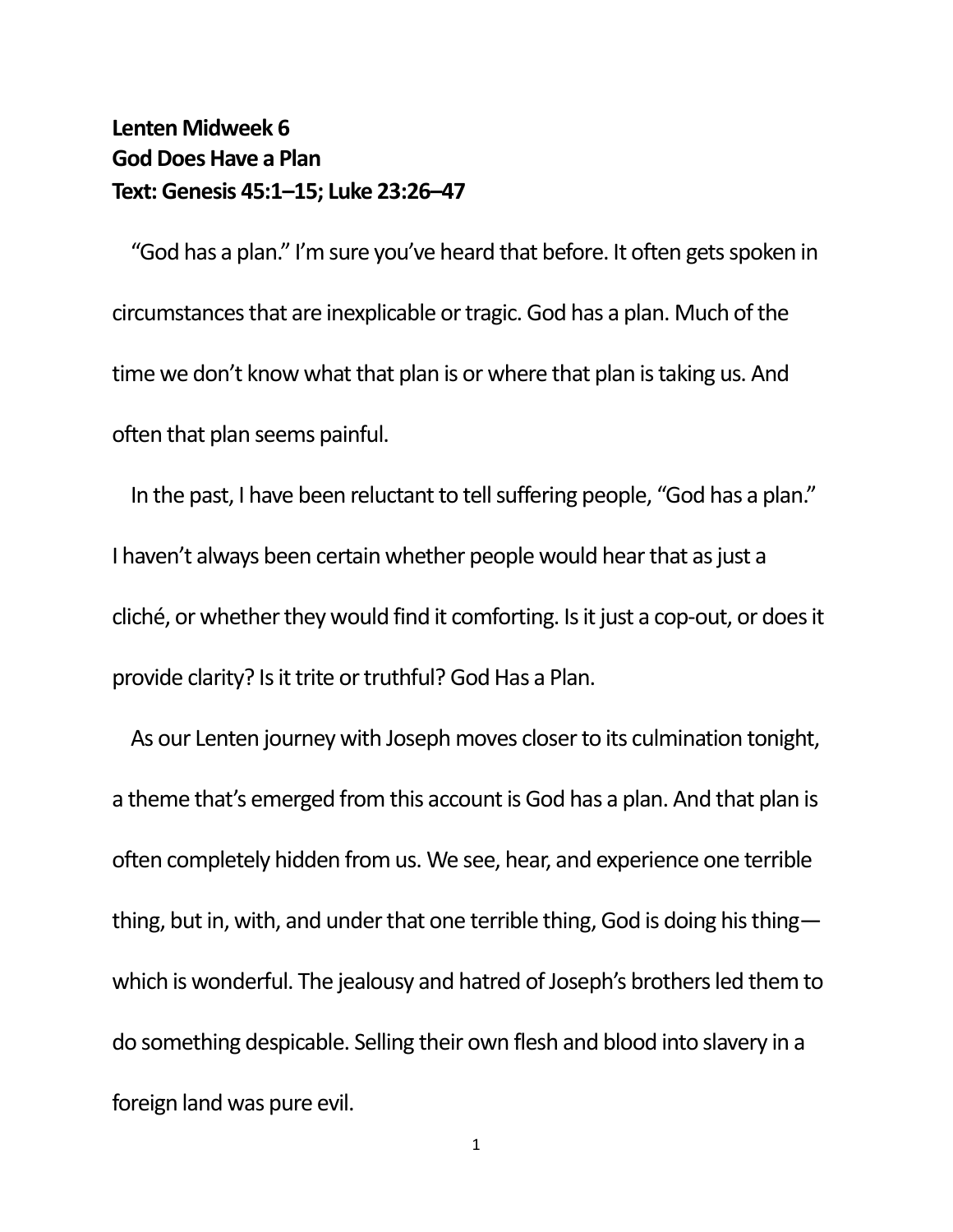But in, with, and under those very same evil circumstances, God was at work, preparing salvation for his people and ensuring the survival of Abraham's descendants from which the Christ would one day be born.

Joseph's brothers had unknowingly been a part of God's plan. Tonight's reading from Genesis tells of the reunion that those brothers never saw coming. And when it finally happens, when they hear the high-ranking Egyptian official say, "I am Joseph" they are shocked, terrified, unable to speak because their jaws are on the floor. They no doubt expect the worst. But in one sentence Joseph expresses how God's good plan and the evil plan of his brothers unfolded simultaneously: *"Do not be distressed or angry with yourselves because you sold me here, for God sent me before you to preserve life"* (v 5).

Joseph told his brothers: You sold me . . . but God sent me. Which is it? Did Joseph's brothers sell him into slavery or did God send Joseph down that path? Was Joseph a victim of evil or was he a savior for the starving world? The most fitting answer is . . . yes. It's not either/or it's both/and. It is indeed the wonderful, awesome plan of God.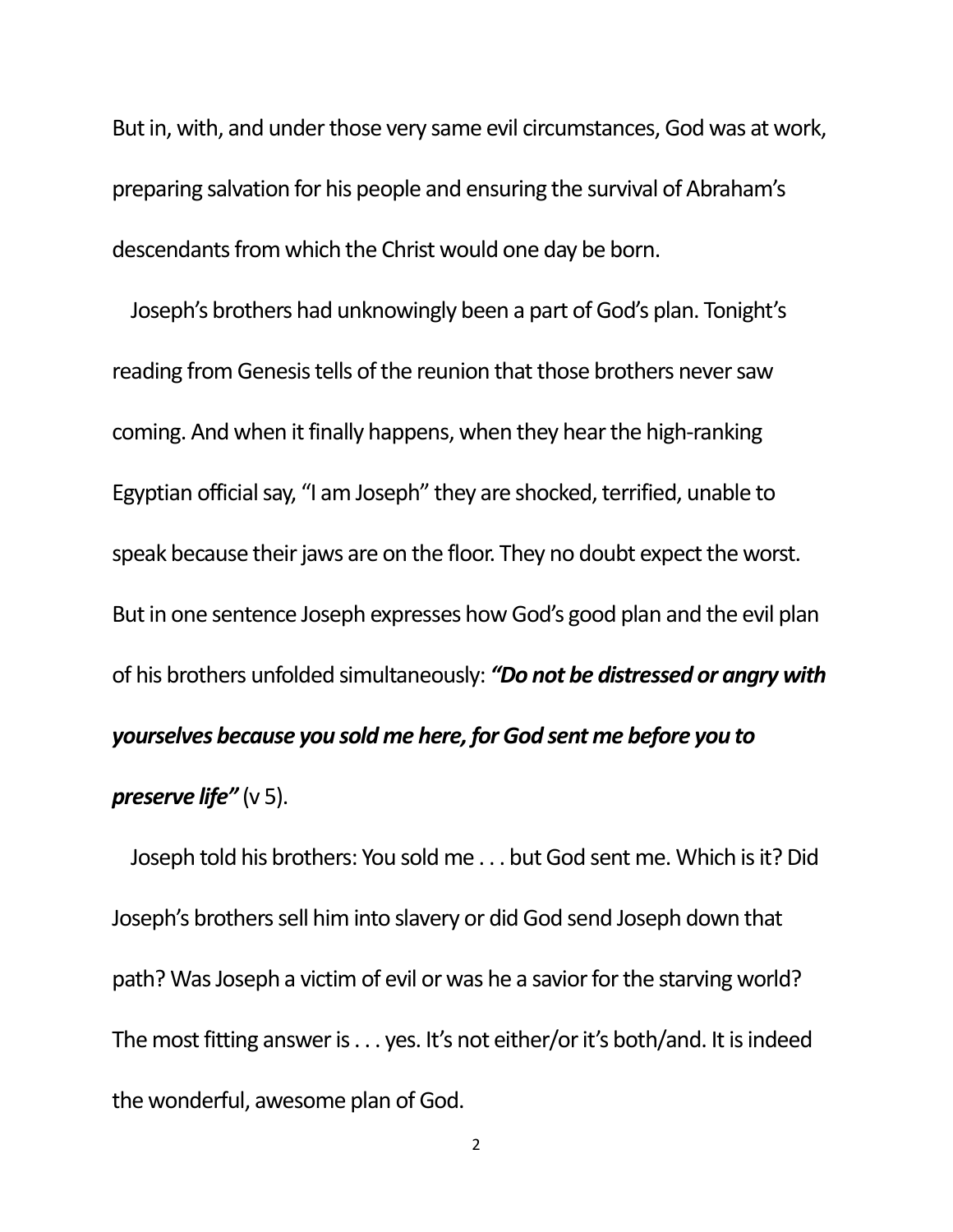God has a plan. And tonight's readings make clear that at the heart of God's plan is forgiveness. God's plan moves forward and succeeds because of forgiveness. Joseph's treatment of his brothers is a profound lesson on the power of forgiveness. This is what forgiveness looks like. Joseph is now the most powerful man in the world. And before him are the brothers who betrayed him, down on their knees, guilty of great evil, deserving of death. But what does Joseph do? Through tear-filled eyes, he forgives them, speaks tenderly to them, comforts and kisses every last brother. Oh, and he also tells them the good news: God has a plan.

What if Joseph hadn't forgiven them? What if Joseph had done what comes so naturally to the sinful nature? What if Joseph had subscribed to the idea that turnabout is fair play—that revenge is a dish best served cold? Or what if he had spoken forgiveness to them but then sent them back home empty-handed to starve? What if he had imprisoned or enslaved them to make them earn their way back into his good graces?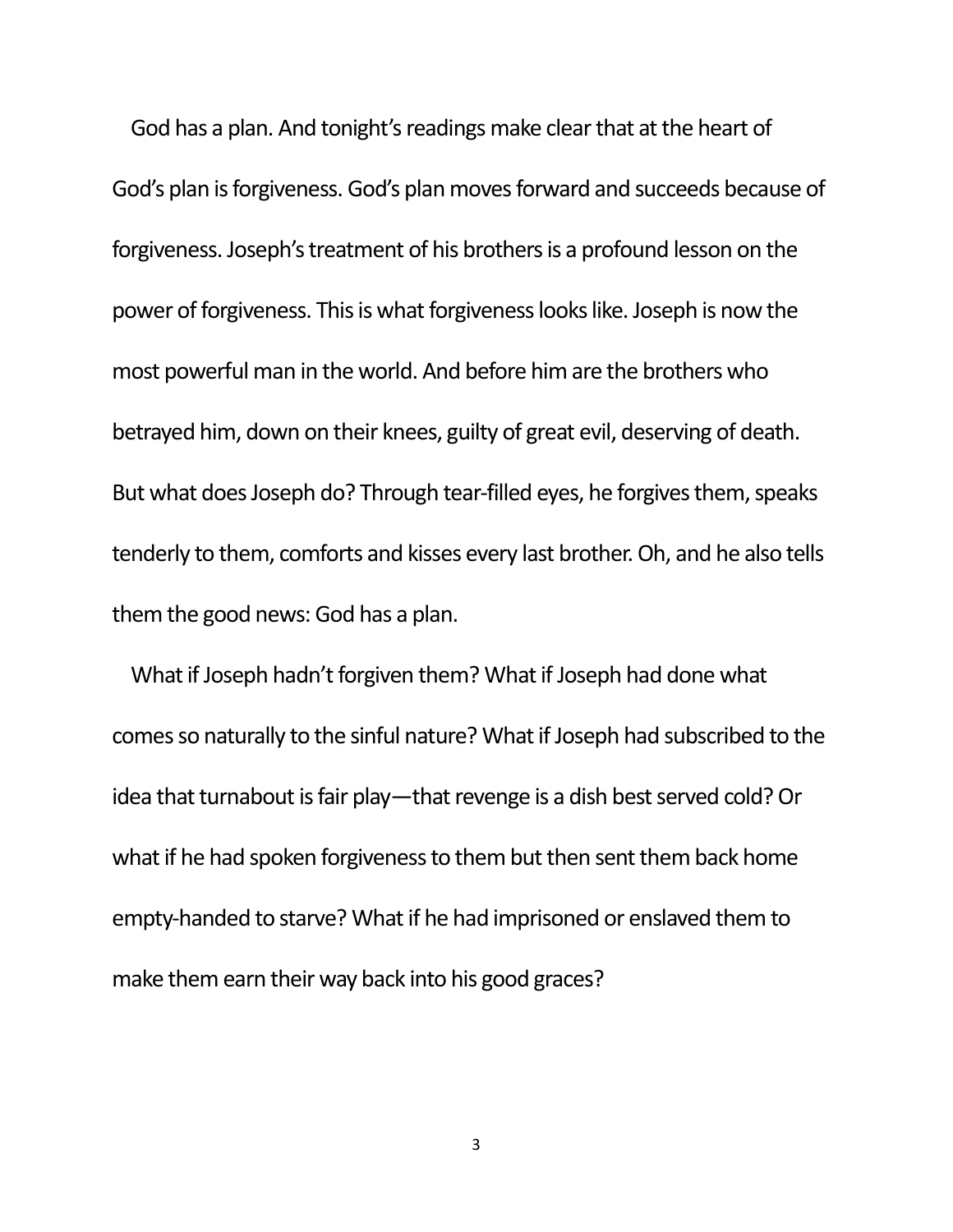If Joseph doesn't forgive his brothers, then God's plan is endangered. God's plan to save the whole world, including each of us, is jeopardized. How will Abraham's seed secure salvation if the line of Abraham, Isaac, Jacob, and Judah comes to a screeching halt because Joseph won't let go of the sins committed against him? If Joseph doesn't forgive, then the Passion of our Lord described by St. Luke tonight might never have come to pass.

The crucifixion scene sketched out by St. Luke is not unlike the scene of Joseph and his brothers. The most powerful man in the world, the Son of God, hangs from a Roman tool of torture, beaten and bloody, and fresh pain is felt with every breath. As Jesus looks down and surveys the scene, his disciples have abandoned him. His Father has forsaken him. He is surrounded by sinners who hate him, who mock him, who eagerly await his death. But Jesus submits himself to God's plan to save the world. He seeks not revenge on his enemies, but prays for them: *"Father, forgive them, for they know not what they do"* (Luke 23:34). Jesus sheds his blood and submits to death for all of his brothers and sisters, including us here tonight. This is what forgiveness looks like. God has a plan and this is it.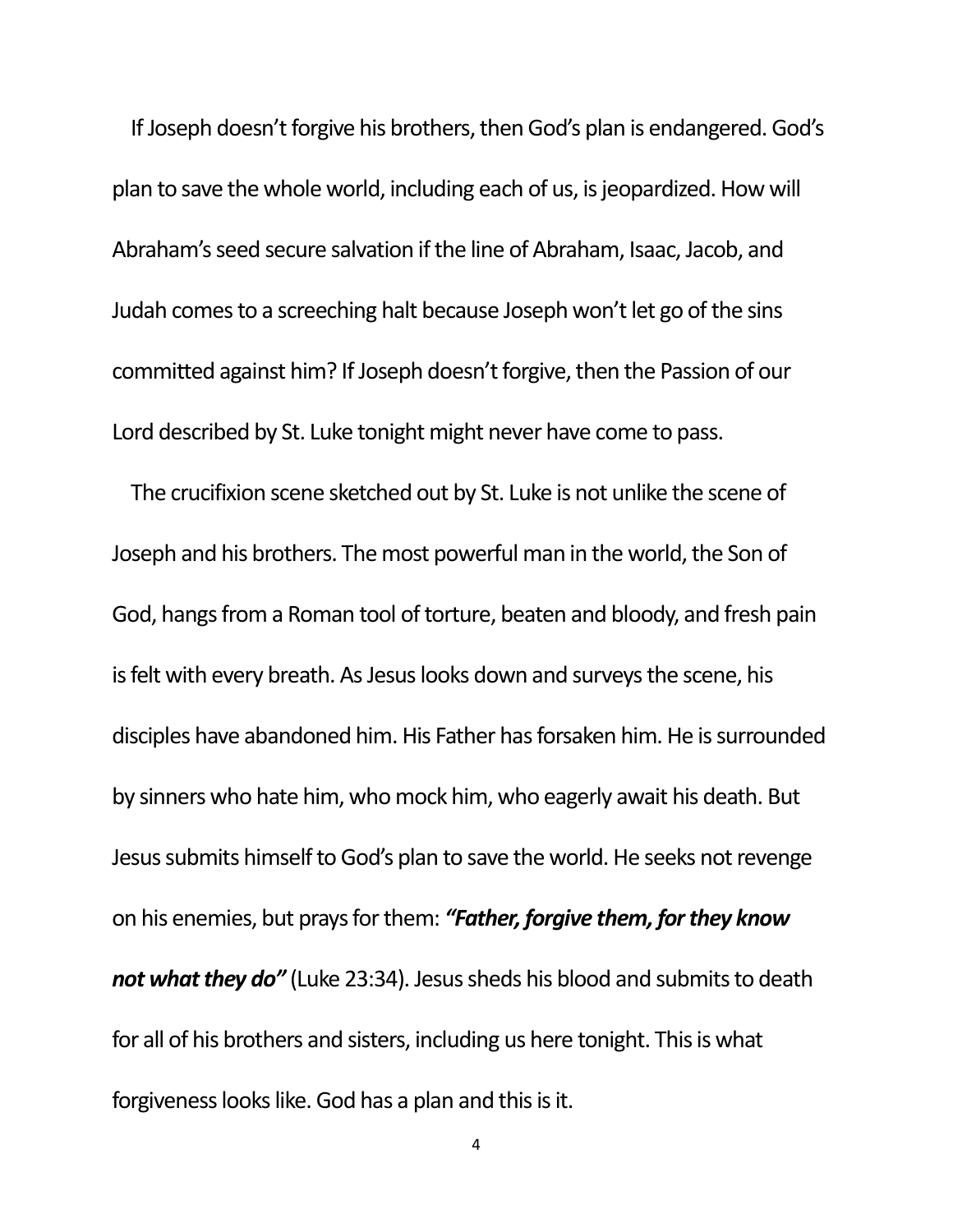This plan of God for life and salvation had been underway since long before Joseph was born—ever since our first parents ushered sin and its wages into the world. God's plan in Christ was hidden. God's good plan was obscured by the evil plans of men like Pilate and Herod, the scribes and Pharisees, and all who wanted Jesus out of the way. But make no mistake, our sin was the driving force behind the nails. Our sin was the reason for the crucifixion. Still, in, with, and under this terrible thing, God was doing his thing—which is wonderful. *"In Christ God was reconciling the world to himself, not counting their trespasses against them"* (2 Corinthians 5:19).

That is the best news we will ever hear. It means we don't get what we deserve. Like Joseph's brothers with their guilty consciences and their jaws on the floor, we don't get what we have coming because of our sin. Our Brother, Jesus, forgives us. He speaks tenderly to us through the preaching and proclamation of his promises. He comforts us with the cup of salvation. Our beloved Brother comes among us in flesh and blood to serve us and save us.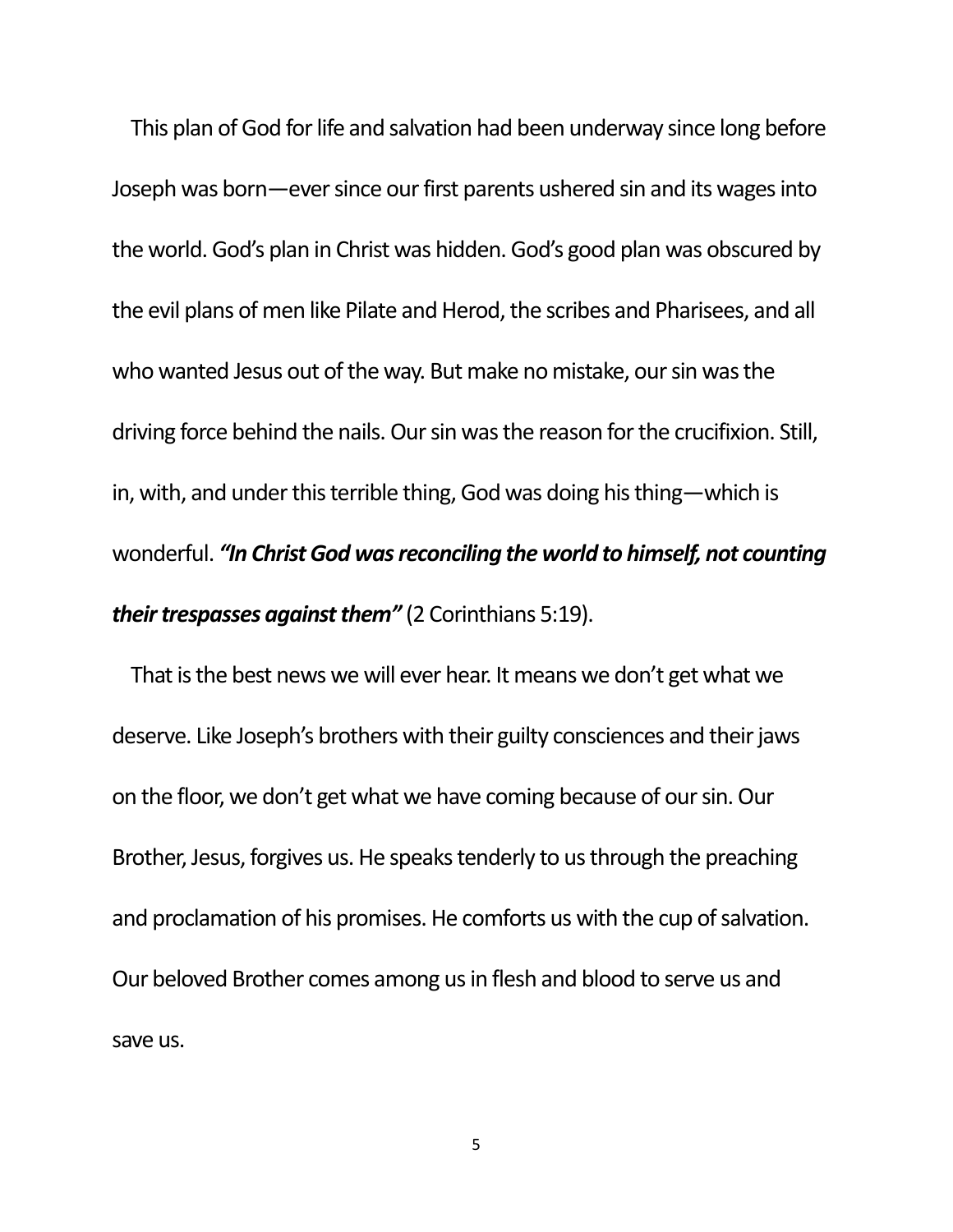Flowing from this grand plan of salvation is God's plan for each of us. Yes, God has a plan for your life. Your life is not a random series of events actions and reactions, causes and effects that in the end are mostly meaningless. Far from it!

Your Baptism declares that God is determined to have his way with you and his way is always good! We who have been forgiven understand that God's plan also always involves our forgiveness of others. A refusal on our part to forgive those who sin against us well, that hinders God's plan. We get in the way and imperil God's work when we do not forgive as we have been forgiven. Better by far to let go of our neighbor's sin, forgive, so that God can do his wonderful work and his plan can proceed.

It is not trite, but truthful, not a cliché, but a comfort: God has a plan for you a plan that centers your life in the life of your Savior. The trials and travails of Joseph remind you not to worry when brothers betray you, or when temptation comes calling. When it seems as if much of your life is wasted and worthless, remember Joseph and his years in prison. We cannot know and we cannot see what God is doing or what he is planning.